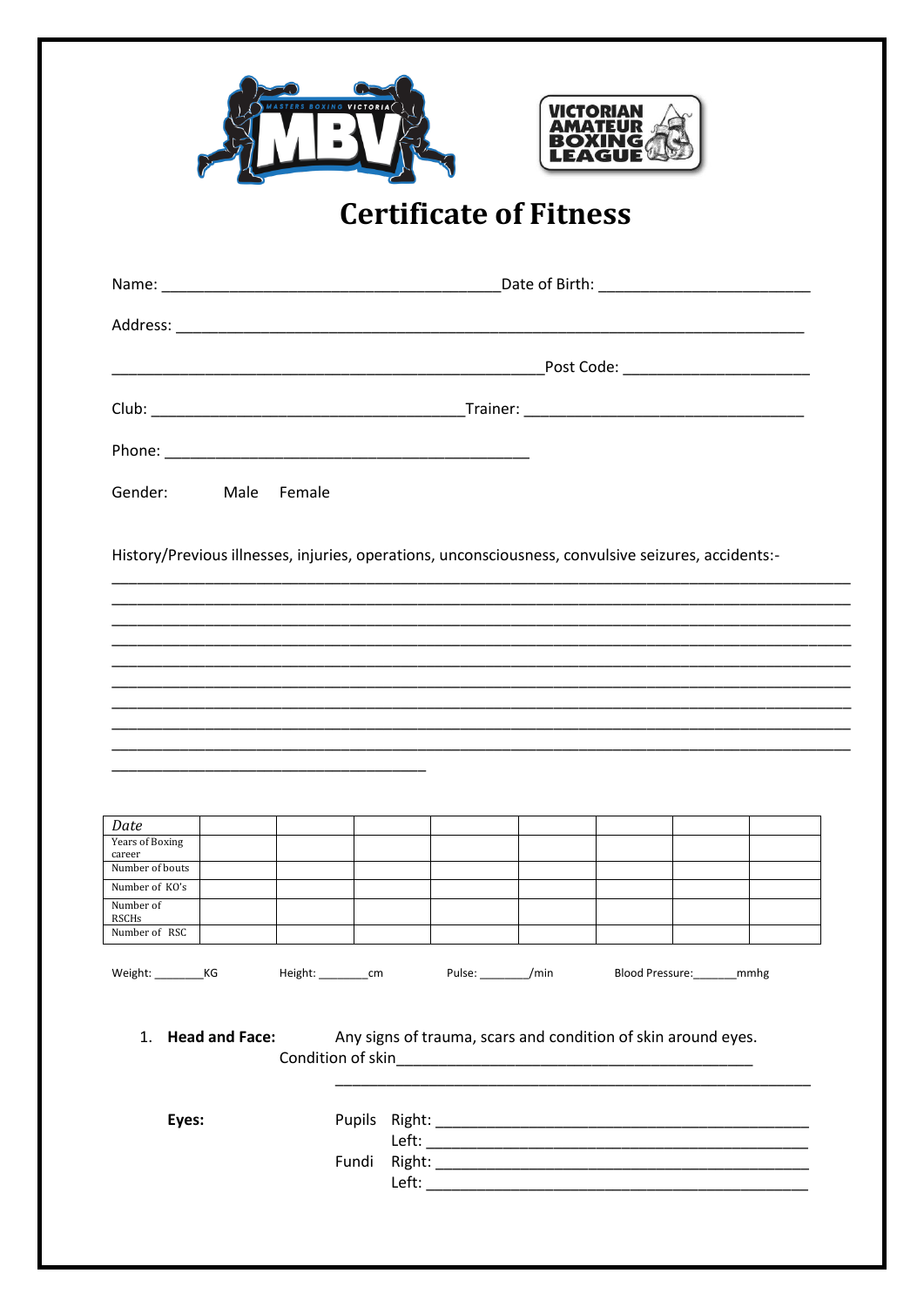



|                     | Visual acuity (without glasses or contact lenses) |  |
|---------------------|---------------------------------------------------|--|
|                     |                                                   |  |
|                     |                                                   |  |
| <b>Hearing:</b>     |                                                   |  |
|                     | <b>Conditions of tympanic Membrane</b>            |  |
|                     |                                                   |  |
|                     |                                                   |  |
| Hearing             |                                                   |  |
|                     |                                                   |  |
|                     |                                                   |  |
|                     |                                                   |  |
|                     |                                                   |  |
|                     |                                                   |  |
|                     |                                                   |  |
| 2.<br>Neck:         |                                                   |  |
|                     | Are movements of cervical Spine                   |  |
|                     |                                                   |  |
|                     |                                                   |  |
|                     |                                                   |  |
| 3. Neck:            |                                                   |  |
|                     | Are movements of cervical Spine                   |  |
|                     |                                                   |  |
|                     |                                                   |  |
|                     |                                                   |  |
| 4.<br><b>Chest:</b> |                                                   |  |
|                     | Any deformities/abnormalities                     |  |
|                     | Lungs: _________                                  |  |
|                     |                                                   |  |
|                     |                                                   |  |
|                     |                                                   |  |
|                     |                                                   |  |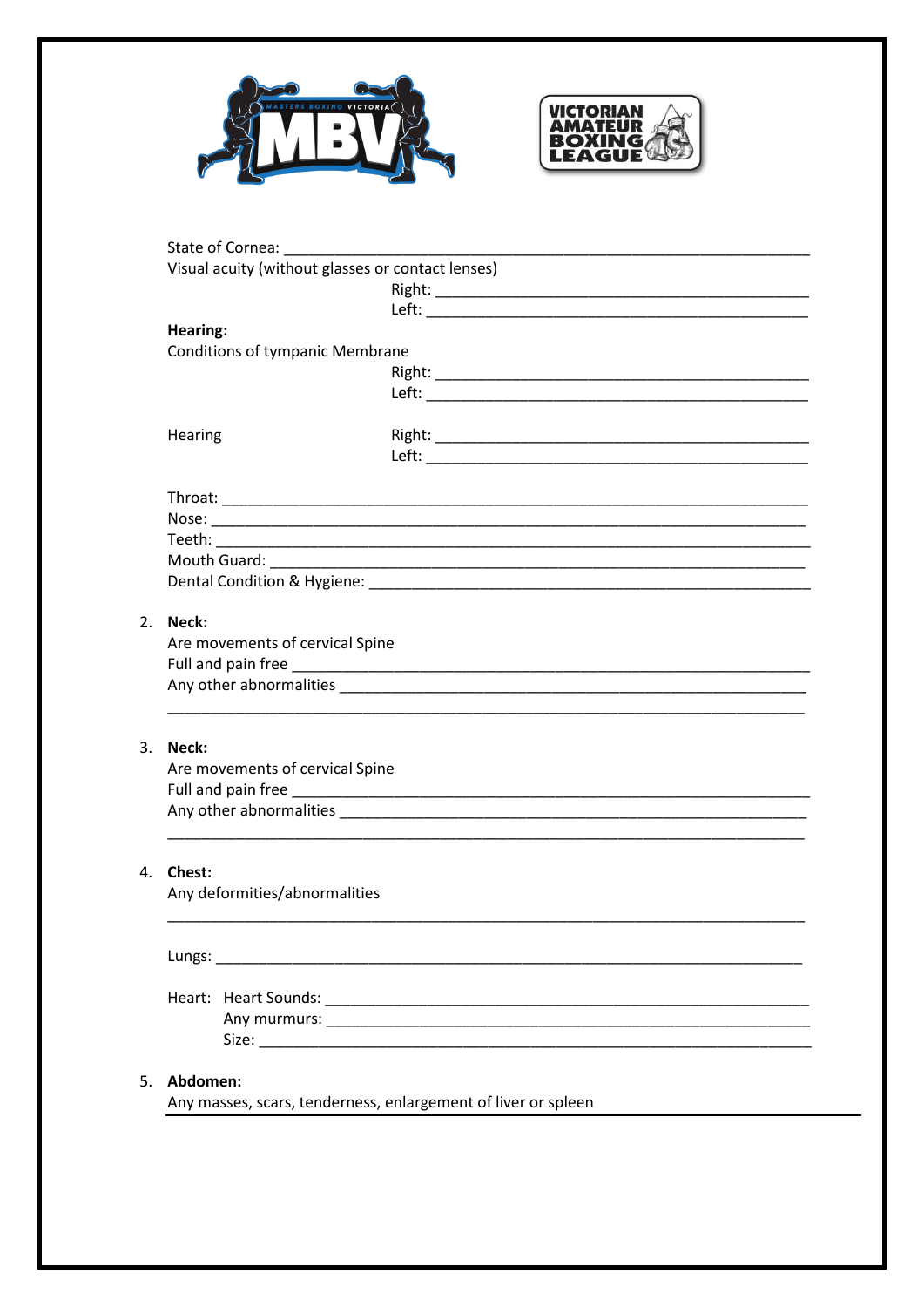



\_\_\_\_\_\_\_\_\_\_\_\_\_\_\_\_\_\_\_\_\_\_\_\_\_\_\_\_\_\_\_\_\_\_\_\_\_\_\_\_\_\_\_\_\_\_\_\_\_\_\_\_\_\_\_\_\_\_\_\_\_\_\_\_\_\_\_\_\_\_\_\_\_\_\_

\_\_\_\_\_\_\_\_\_\_\_\_\_\_\_\_\_\_\_\_\_\_\_\_\_\_\_\_\_\_\_\_\_\_\_\_\_\_\_\_\_\_\_\_\_\_\_\_\_\_\_\_\_\_\_\_\_\_\_\_\_\_\_\_\_\_\_\_\_\_\_\_\_\_\_

\_\_\_\_\_\_\_\_\_\_\_\_\_\_\_\_\_\_\_\_\_\_\_\_\_\_\_\_\_\_\_\_\_\_\_\_\_\_\_\_\_\_\_\_\_\_\_\_\_\_\_\_\_\_\_\_\_\_\_\_\_\_\_\_\_\_\_\_\_\_\_\_\_\_\_

\_\_\_\_\_\_\_\_\_\_\_\_\_\_\_\_\_\_\_\_\_\_\_\_\_\_\_\_\_\_\_\_\_\_\_\_\_\_\_\_\_\_\_\_\_\_\_\_\_\_\_\_\_\_\_\_\_\_\_\_\_\_\_\_\_\_\_\_\_\_\_\_\_\_\_

\_\_\_\_\_\_\_\_\_\_\_\_\_\_\_\_\_\_\_\_\_\_\_\_\_\_\_\_\_\_\_\_\_\_\_\_\_\_\_\_\_\_\_\_\_\_\_\_\_\_\_\_\_\_\_\_\_\_\_\_\_\_\_\_\_\_\_\_\_\_\_\_\_\_\_

\_\_\_\_\_\_\_\_\_\_\_\_\_\_\_\_\_\_\_\_\_\_\_\_\_\_\_\_\_\_\_\_\_\_\_\_\_\_\_\_\_\_\_\_\_\_\_\_\_\_\_\_\_\_\_\_\_\_\_\_\_\_\_\_\_\_\_\_\_\_\_\_\_\_\_

\_\_\_\_\_\_\_\_\_\_\_\_\_\_\_\_\_\_\_\_\_\_\_\_\_\_\_\_\_\_\_\_\_\_\_\_\_\_\_\_\_\_\_\_\_\_\_\_\_\_\_\_\_\_\_\_\_\_\_\_\_\_\_\_\_\_\_\_\_\_\_\_\_\_\_

\_\_\_\_\_\_\_\_\_\_\_\_\_\_\_\_\_\_\_\_\_\_\_\_\_\_\_\_\_\_\_\_\_\_\_\_\_\_\_\_\_\_\_\_\_\_\_\_\_\_\_\_\_\_\_\_\_\_\_\_\_\_\_\_\_\_\_\_\_\_\_\_\_\_\_

\_\_\_\_\_\_\_\_\_\_\_\_\_\_\_\_\_\_\_\_\_\_\_\_\_\_\_\_\_\_\_\_\_\_\_\_\_\_\_\_\_\_\_\_\_\_\_\_\_\_\_\_\_\_\_\_\_\_\_\_\_\_\_\_\_\_\_\_\_\_\_\_\_\_\_

\_\_\_\_\_\_\_\_\_\_\_\_\_\_\_\_\_\_\_\_\_\_\_\_\_\_\_\_\_\_\_\_\_\_\_\_\_\_\_\_\_\_\_\_\_\_\_\_\_\_\_\_\_\_\_\_\_\_\_\_\_\_\_\_\_\_\_\_\_\_\_\_\_\_\_

\_\_\_\_\_\_\_\_\_\_\_\_\_\_\_\_\_\_\_\_\_\_\_\_\_\_\_\_\_\_\_\_\_\_\_\_\_\_\_\_\_\_\_\_\_\_\_\_\_\_\_\_\_\_\_\_\_\_\_\_\_\_\_\_\_\_\_\_\_\_\_\_\_\_\_

\_\_\_\_\_\_\_\_\_\_\_\_\_\_\_\_\_\_\_\_\_\_\_\_\_\_\_\_\_\_\_\_\_\_\_\_\_\_\_\_\_\_\_\_\_\_\_\_\_\_\_\_\_\_\_\_\_\_\_\_\_\_\_\_\_\_\_\_\_\_\_\_\_\_\_

6. **Kidney:** Urine Test

### 7. **Locomotor System:**

Any abnormalities of upper or lower limbs

Is muscular development normal? Hypermobility or decreased movement of joints

Any deformities or reduced mobility of spine?

Any abnormalities of hands or writs?

#### 8. **Nervous System:**

Any tremours of tongue or hands?

Romberg test

Gait & Posture

Any reflexes and planter responses equal and normal?

Any alterations in sensation, position sense and coordination?

Any psychological changes?

#### 9. **Genitalia**

Absent or undescended testicle, hydrocele, varicocele inguinal or femoral hernia?

FIT TO BOX: **EXECUTE:**  $\blacksquare$ 

UNFIT TO BOX: \_\_\_\_\_\_\_\_\_\_\_\_\_\_\_\_\_\_\_\_\_\_\_\_\_\_\_\_\_\_\_\_\_\_\_\_\_\_\_\_\_\_

Date of examination: